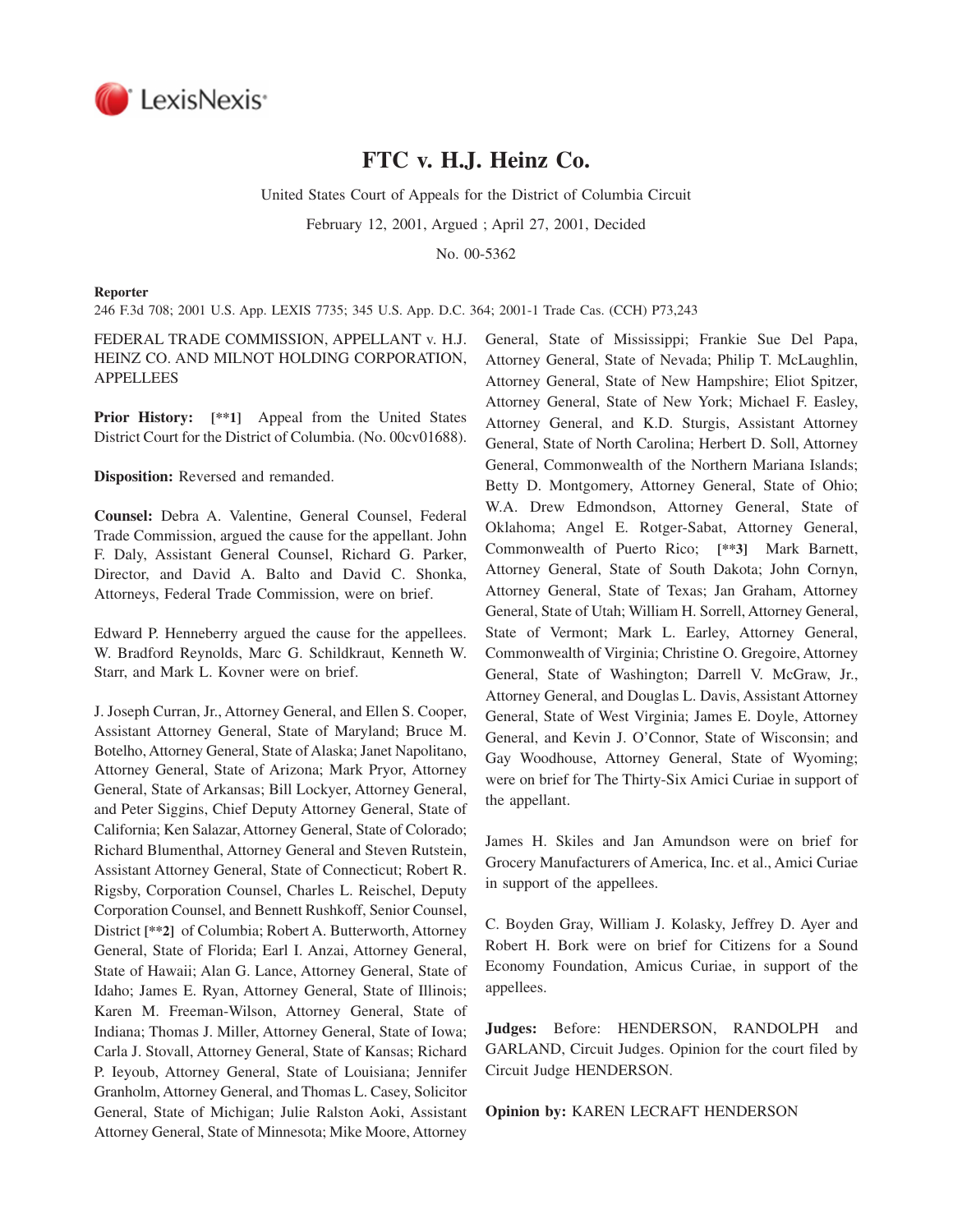# **Opinion**

**[\*711]** KAREN LECRAFT HENDERSON, *Circuit Judge*: On February 28, 2000 H.J. Heinz **[\*\*4]** Company (Heinz) and Milnot Holding Corporation (Beech-Nut) entered into a merger agreement. The Federal Trade Commission (Commission or FTC) sought a preliminary injunction pursuant to section 13(b) of the Federal Trade Commission Act (FTCA), 15 U.S.C. § 53(b), to enjoin the consummation of the merger. The injunction was sought in aid of an FTC administrative proceeding which was subsequently instituted by complaint to challenge the merger as violative of, *inter alia*, section 7 of the Clayton Act, 15 U.S.C. § 18. The district court denied the preliminary injunction and the FTC appealed to this court. For the reasons set forth below, we reverse the district court and remand for entry of a preliminary injunction against Heinz and Beech-Nut.

### **I. Background**

Four million infants in the United States consume 80 million cases of jarred baby food annually, representing a domestic market of \$ 865 million to \$ 1 billion. <sup>1</sup> *FTC v. H.J. Heinz, Co.*, 116 F. Supp. 2d 190, 192 (D.D.C. 2000). The baby food market is dominated by three firms, Gerber Products Company (Gerber), Heinz and Beech-Nut. Gerber, the industry leader, enjoys **[\*\*5]** a 65 per cent market share while Heinz and Beech-Nut come in second and third, with a 17.4 per cent and a 15.4 per cent share respectively. *Id*. The district court found that Gerber enjoys unparalleled brand recognition with a brand loyalty greater than any other product sold in the United States. *Id*. at 193. Gerber's products are found in over 90 per cent of all American supermarkets.<sup>2</sup>

By contrast, Heinz is sold in approximately 40 per cent of all supermarkets. Its sales are nationwide but concentrated **[\*712]** in northern New **[\*\*6]** England, the Southeast and Deep South and the Midwest. *Id*. at 194. Despite its second-place domestic market share, Heinz is the largest producer of baby food in the world with \$ 1 billion in sales worldwide. Its domestic baby food products with annual net

sales of \$ 103 million are manufactured at its Pittsburgh, Pennsylvania plant, which was updated in 1991 at a cost of \$ 120 million. *Id*. at 192-93. The plant operates at 40 per cent of its production capacity and produces 12 million cases of baby food annually. Its baby food line includes about 130 SKUs (stock keeping units), that is, product varieties (*e.g.*, strained carrots, apple sauce, etc.). Heinz lacks Gerber's brand recognition; it markets itself as a ″value brand″ with a shelf price several cents below Gerber's. *Id*. at 193.

Beech-Nut has a market share (15.4%) comparable to that of Heinz (17.4%), with \$ 138.7 million in annual sales of baby food, of which 72 per cent is jarred baby food. Its jarred baby food line consists of 128 SKUs. Beech-Nut manufactures all of its baby food in Canajoharie, New York at a manufacturing plant that was built in 1907 and began manufacturing **[\*\*7]** baby food in 1931. Beech-Nut maintains price parity with Gerber, selling at about one penny less. It markets its product as a premium brand. *Id*. Consumers generally view its product as comparable in quality to Gerber's. *Id*. Beech-Nut is carried in approximately 45 per cent of all grocery stores. Although its sales are nationwide, they are concentrated in New York, New Jersey, California and Florida. <sup>3</sup> *Id*. at 194.

At the wholesale level Heinz and Beech-Nut both make lump-sum payments called ″fixed trade spending″ (also known as ″slotting fees″ or ″pay-to-stay″ arrangements) to **[\*\*8]** grocery stores to obtain shelf placement. *Id.* at 197. Gerber, with its strong name recognition and brand loyalty, does not make such pay-to-stay payments. The other type of wholesale trade spending is ″variable trade spending,″ which typically consists of manufacturers' discounts and allowances to supermarkets to create retail price differentials that entice the consumer to purchase their product instead of a competitor's. *Id*.

Under the terms of their merger agreement, Heinz would acquire 100 per cent of Beech-Nut's voting securities for \$ 185 million. Accordingly, they filed a Premerger Notification and Report Form with the FTC and the United States

1 The facts as set forth herein are based on the district court's factual findings and the record material submitted by the parties.

<sup>2</sup> Product volume in retail stores throughout the country is measured by the product's All Commodity Volume (ACV). Gerber's near 100 per cent ACV is impressive because virtually all supermarkets stock at most two brands of baby food. In at least one area of the country as many as 80 per cent of supermarket retailers stock only Gerber.

<sup>&</sup>lt;sup>3</sup> Although Heinz and Beech-Nut introduced evidence showing that in areas that account for 80 of Beech-Nut sales, Heinz has a market share of about 2 and in areas that account for about 72 of Heinz sales, Beech-Nut's share is about 4, the FTC introduced evidence that Heinz and Beech-Nut are locked in an intense battle at the wholesale level to gain (and maintain) position as the second brand on retail shelves.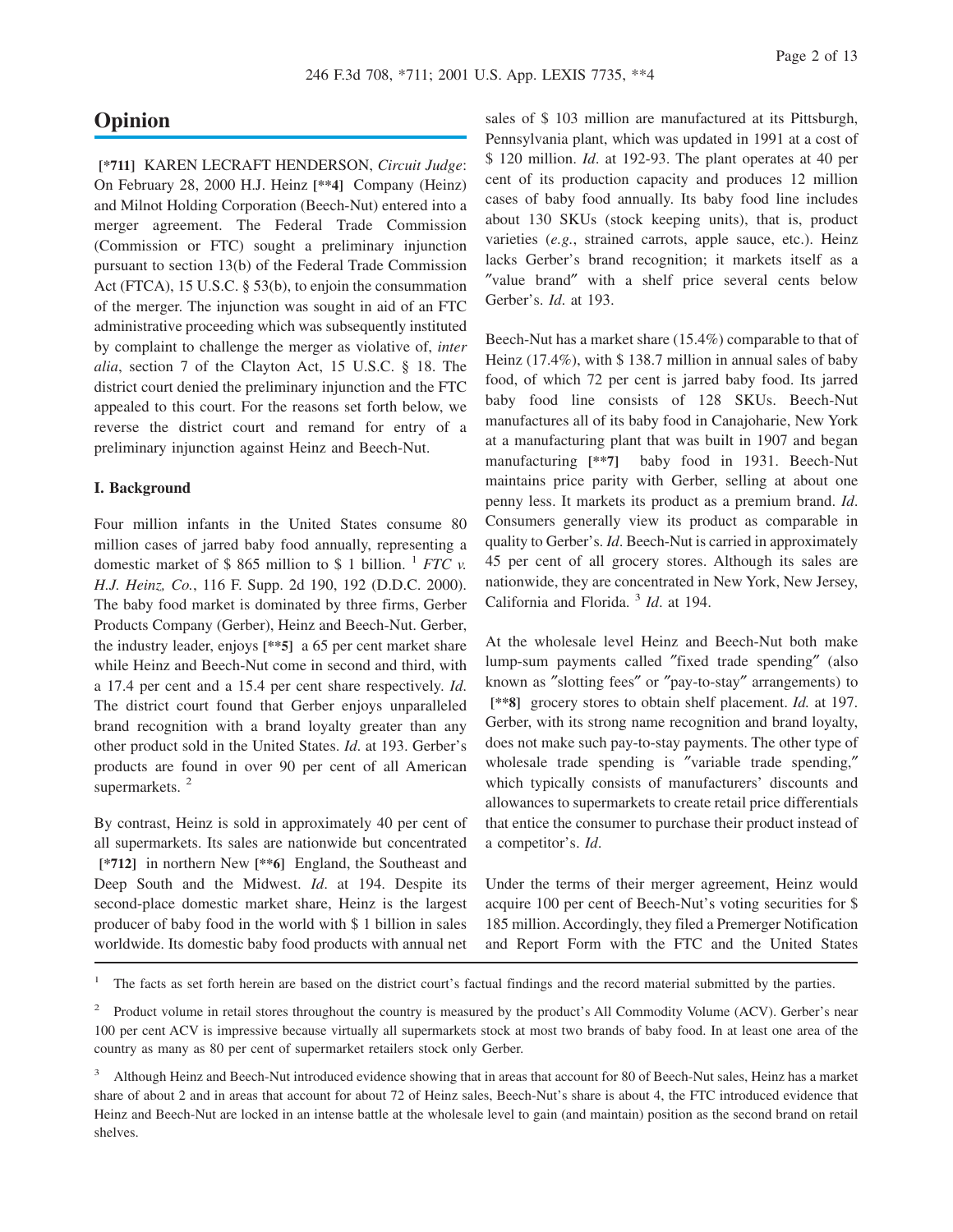Department of Justice pursuant to the Hart-Scott-Rodino Antitrust Improvement Act of 1976, 15 U.S.C. § 18a. <sup>4</sup> On July 7, 2000 the FTC authorized this action for a preliminary injunction under section 13(b) of the FTCA and, on July 14, 2000, it filed a complaint and motion for preliminary injunction. The district court conducted a five-day hearing in late August and early September and heard final arguments on September 21, 2000. The record before the district court consisted of 1,267 exhibits, **[\*\*9]** including 150 demonstrative exhibits, 32 depositions and 41 affidavits. **[\*713]** In addition, eleven witnesses testified. On October 18, 2000 the district court denied preliminary injunctive relief. The court concluded that it was ″more probable than not that consummation of the Heinz/Beech-Nut merger will actually increase competition in jarred baby food in the United States.″ *H.J. Heinz*, 116 F. Supp. 2d at 200. The FTC appealed and sought injunctive relief pending appeal, which this court granted on November 8, 2000. On November 22, 2000 the FTC filed an administrative complaint against Heinz and Beech-Nut, charging that the proposed merger violates section 5 of the FTCA and, if consummated, would violate section 7 of the Clayton Act. *In the Matter of H. J. Heinz*, Docket No. 9295 (filed Nov. 22, 2000).

#### **[\*\*10] II. Analysis**

#### A. *Standard of Review*

We review a district court order denying preliminary injunctive relief for abuse of discretion, *National Wildlife Fed'n v. Burford*, 266 U.S. App. D.C. 241, 835 F.2d 305, 319 (D.C. Cir. 1987), and will set aside the court's factual findings only if they are ″clearly erroneous.″ Fed. R. Civ. P. 52(a); *United States v. Marine Bancorporation, Inc.*, 418 U.S. 602, 615 n.13, 41 L. Ed. 2d 978, 94 S. Ct. 2856 (1974). If our review of the district court order ″reveals that it rests on an erroneous premise as to the pertinent law, however, we must examine the decision in light of the legal principles we believe proper and sound.″ *Ambach v. Bell*, 222 U.S. App. D.C. 348, 686 F.2d 974, 979 (D.C. Cir. 1982). We apply *de novo* review to the district court's conclusions of law. *See FTC v. National Tea Co.*, 603 F.2d 694, 696-98 (8th Cir. 1979) (reviewing *de novo* proper standard of proof under section 13(b) of FTCA); *cf. FTC v. Warner Communications Inc.*, 742 F.2d 1156, 1160 (9th Cir. 1984) (per curiam) (finding as matter of law district court applied incorrect standard **[\*\*11]** for section 7 violation). In deciding

whether to grant preliminary injunctive relief under section 13(b), the court evaluates whether it is in the public interest to enjoin the proposed merger. *See* 15 U.S.C. § 53(b).

#### B. *Section 7 of the Clayton Act*

Section 7 of the Clayton Act prohibits acquisitions, including mergers, ″where in any line of commerce or in any activity affecting commerce in any section of the country, the effect of such acquisition may be substantially to lessen competition, or to tend to create a monopoly.″ 15 U.S.C. § 18; *see United States v. Philadelphia Nat'l Bank*, 374 U.S. 321, 355, 10 L. Ed. 2d 915, 83 S. Ct. 1715 (1963) (″The statutory test is whether the effect of the merger 'may be substantially to lessen competition' 'in any line of commerce in any section of the country.'″). The ″Congress used the words '*may* be substantially to lessen competition' (emphasis supplied), to indicate that its concern was with probabilities, not certainties.″ *Brown Shoe Co. v. United States*, 370 U.S. 294, 323, 8 L. Ed. 2d 510, 82 S. Ct. 1502 (1962) (emphasis original); *see* S. Rep. No. **[\*\*12]** 1775, at 6 (1950) (″The use of these words [″may be″] means that the bill, if enacted, would not apply to the mere possibility but only to the reasonable probability of the proscribed effect….″). ″Merger enforcement, like other areas of antitrust, is directed at market power. It shares with the law of monopolization a degree of schizophrenia: an aversion to potent power that heightens risk of abuse; and tolerance of that degree of power required to attain economic benefits.″ Lawrence A. Sullivan & Warren S. Grimes, *The Law of Antitrust* § 9.1, at 511 (2000). The Congress has empowered the FTC, *inter alia*, to weed out those mergers whose effect ″may be substantially to lessen competition″ from those that enhance competition. *See* H.R. Rep. No. 1142, at 18-19 (1914). **[\*714]** In section 13(b) of the FTCA, the Congress provided a mechanism whereby the FTC may seek preliminary injunctive relief preventing the merging parties from consummating the merger until the Commission has had an opportunity to investigate and, if necessary, adjudicate the matter.

#### C. *Section 13(b) of the Federal Trade Commission Act*

″Whenever the Commission has reason to believe that a corporation is violating, **[\*\*13]** or is about to violate, Section 7 of the Clayton Act, the FTC may seek a preliminary injunction to prevent a merger pending the

<sup>4</sup> Section 18a requires pre-merger notification for a merger in which either the acquiring or the acquired firm has total net sales or assets of at least \$ 10 million and the other firm has annual sales or total assets of at least \$ 100 million. The acquirer must have at least 15 per cent or \$ 15 million worth of the target firm's voting securities or assets. 15 U.S.C. § 18a(a). Filers must disclose specific financial and market data and pay a filing fee.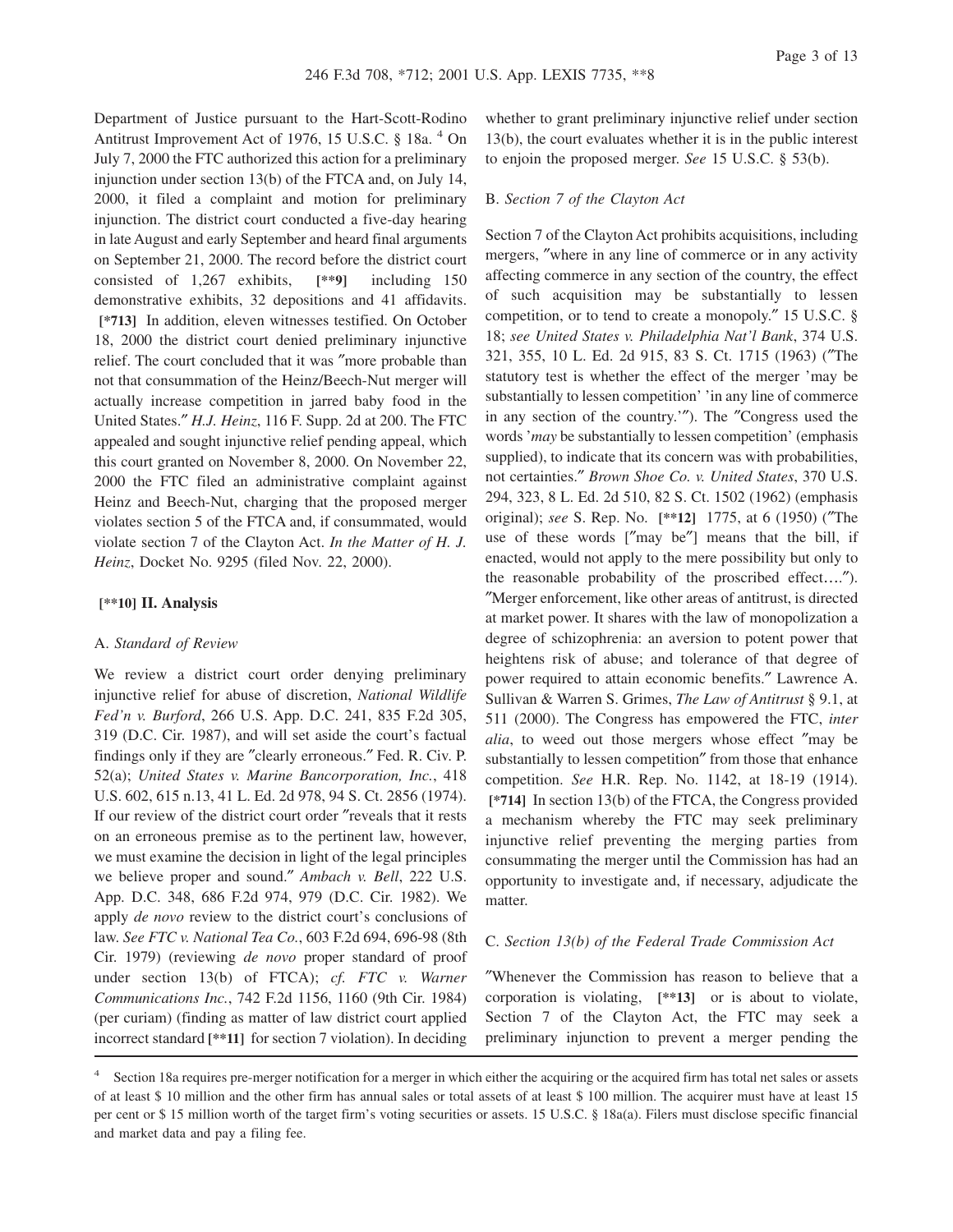Commission's administrative adjudication of the merger's legality.″ *FTC v. Staples, Inc.*, 970 F. Supp. 1066, 1070 (D.D.C. 1997); *see* 15 U.S.C. § 53(b). Section 13(b) provides for the grant of a preliminary injunction where such action would be in the public interest--as determined by a weighing of the equities and a consideration of the Commission's likelihood of success on the merits. 15 U.S.C.  $\S$  53(b).  $\frac{5}{5}$  The Congress intended this standard to depart from what it regarded as the then-traditional equity standard, which it characterized as requiring the plaintiff to show: (1) irreparable damage, (2) probability of success on the merits and (3) a balance of equities favoring the plaintiff. H.R. Rep. No. 93-624, at 31 (1971). The Congress determined that the traditional standard was not ″appropriate for the implementation of a Federal statute by an independent regulatory agency where the standards of the public interest measure the propriety and the need for injunctive relief.″ *Id*. ″The courts **[\*\*14]** had evolved an approach to cases in which government agencies, acting to enforce a federal statute, sought interim relief. The agency, in such cases, was not held to the high thresholds applicable where private parties seek interim restraining orders.″ *FTC v. Weyerhaeuser Co.*, 214 U.S. App. D.C. 254, 665 F.2d 1072, 1082 (D.C. Cir. 1981); *see FTC v. Exxon Corp.*, 205 U.S. App. D.C. 208, 636 F.2d 1336, 1343 (D.C. Cir. 1980) (″In enacting [Section 13(b)], Congress further demonstrated its concern that injunctive relief be broadly available to the FTC by incorporating a unique 'public interest' standard in 15 U.S.C. § 53(b), rather than the more stringent, traditional 'equity' standard for injunctive relief.″). The FTC is not required to *establish* that the proposed merger would in fact violate section 7 of the Clayton Act. *Staples*, 970 F. Supp. at 1071; *see FTC v. Food Town Stores, Inc.*, 539 F.2d 1339, 1342 (4th Cir. 1976) (″The district court is not authorized to determine whether the antitrust laws have been or are about to be violated. That adjudicatory function is vested in the FTC in the **[\*\*15]** first instance.″). We now consider the FTC's likelihood of success and weigh the equities. *Accord FTC v. Freeman Hosp.*, 69 F.3d 260, 267 (8th Cir. 1995); *FTC v. University Health, Inc.*, 938 F.2d 1206, 1217 (11th Cir. 1991); *Warner Communications*, 742 F.2d at 1160.

### 1. Likelihood of Success

To determine likelihood of success on the merits we measure the probability that, after an administrative hearing on the merits, the Commission will succeed in proving that the effect of the Heinz/Beech-Nut merger ″may be substantially to lessen competition, or to tend to create a monopoly″ in violation of section 7 of the Clayton Act. 15 U.S.C. § 18. This court and **[\*\*16]** others have suggested that the standard for likelihood of success on the merits is met if the FTC ″has raised questions going to the merits so serious, substantial, **[\*715]** difficult and doubtful as to make them fair ground for thorough investigation, study, deliberation and determination by the FTC in the first instance and ultimately by the Court of Appeals.″ *FTC v. Beatrice Foods Co.*, 190 U.S. App. D.C. 328, 587 F.2d 1225, 1229 (D.C. Cir. 1978) (Appendix to Statement of MacKinnon & Robb, JJ.) <sup>6</sup> ; *Staples*, 970 F. Supp. at 1071; *Warner Communications*, 742 F.2d at 1162 (quoting *National Tea*, 603 F.2d at 698); *see University Health*, 938 F.2d at 1218. This specific standard was articulated by the court below, *see H.J. Heinz*, 116 F. Supp. 2d at 194, and it is a standard to which the appellees have not objected.

**[\*\*17]** In *United States v. Baker Hughes Inc.*, 285 U.S. App. D.C. 222, 908 F.2d 981, 982-83 (D.C. Cir. 1990), we explained the analytical approach by which the government establishes a section 7 violation. First the government must show that the merger would produce ″a firm controlling an undue percentage share of the relevant market, and [would] result[] in a significant increase in the concentration of firms in that market.″ *Philadelphia Nat'l Bank*, 374 U.S. at 363. Such a showing establishes a ″presumption″ that the merger will substantially lessen competition. *See Baker Hughes*, 908 F.2d at 982. To rebut the presumption, the defendants must produce evidence that ″shows that the market-share statistics [give] an inaccurate account of the [merger's] probable effects on competition″ in the relevant market. *United States v. Citizens & S. Nat'l Bank*, 422 U.S. 86, 120, 45 L. Ed. 2d 41, 95 S. Ct. 2099 (1975).<sup>7</sup> "If the defendant successfully rebuts the presumption [of illegality], the burden of producing additional evidence of anticompetitive

<sup>&</sup>lt;sup>5</sup> Section 13(b) of the FTCA provides that "upon a proper showing that, weighing the equities and considering the Commission's likelihood of ultimate success, such action would be in the public interest, … a preliminary injunction may be granted.″ 15 U.S.C. § 53(b).

<sup>6</sup> In *Beatrice Foods*, two members of the court, writing separately from a denial of *en banc* review, included the quoted language from an unpublished judgment and memorandum issued earlier in the litigation.

<sup>&</sup>lt;sup>7</sup> To rebut the defendants may rely on "nonstatistical evidence which casts doubt on the persuasive quality of the statistics to predict future anticompetitive consequences″ such as ″ease of entry into the market, the trend of the market either toward or away from concentration, and the continuation of active price competition.″ *Kaiser Aluminum & Chem. Corp. v. FTC*, 652 F.2d 1324, 1341 (7th Cir. 1981). In addition, the defendants may demonstrate unique economic circumstances that undermine the predictive value of the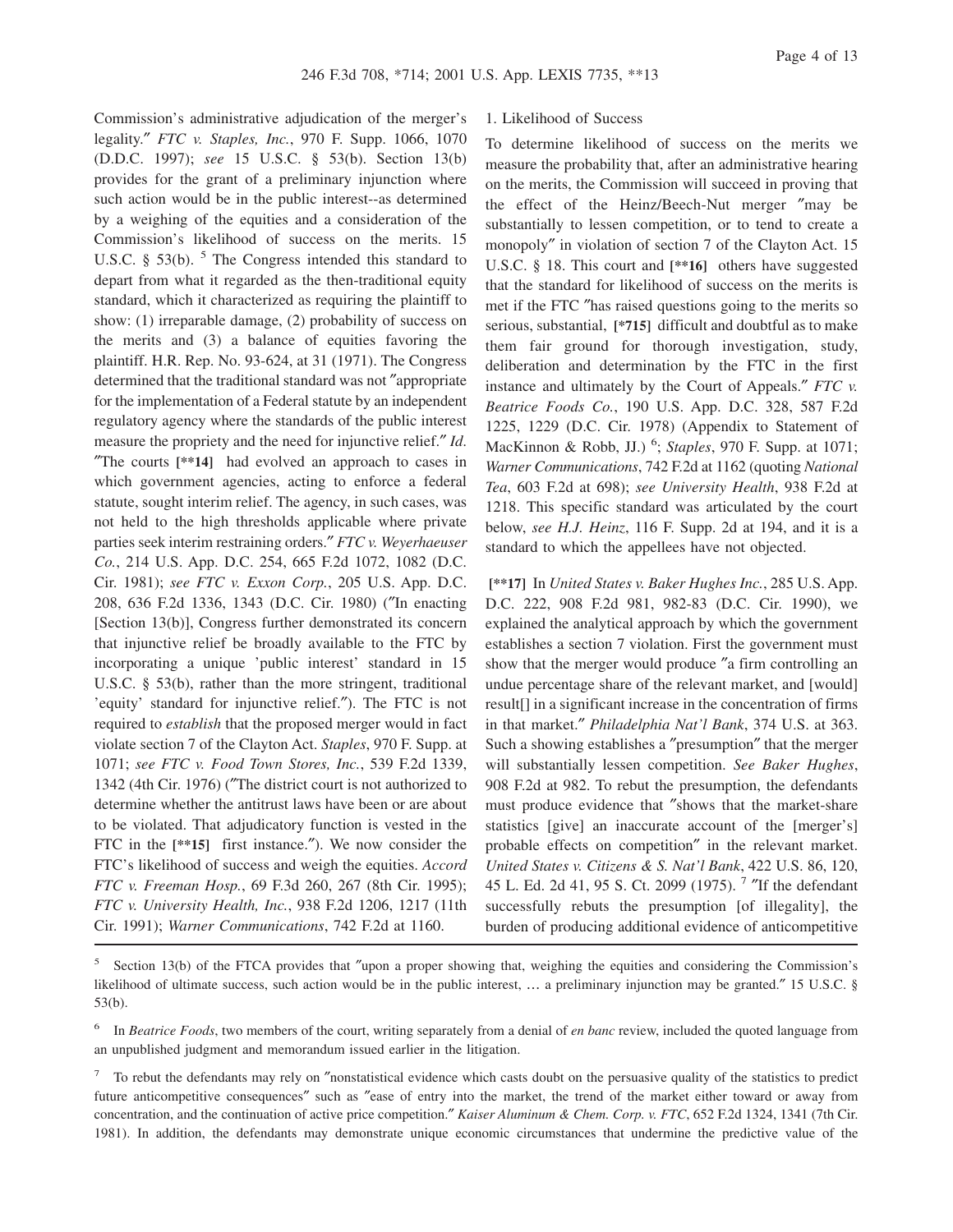effect shifts to the government, and merges with the ultimate burden of **[\*\*18]** persuasion, which remains with the government at all times.″ *Baker Hughes Inc.*, 908 F.2d at 983; *see also Kaiser Aluminum & Chemical Corp. v. FTC*, 652 F.2d 1324 at 1340 & n.12. Although *Baker Hughes* was decided at the merits stage as opposed to the preliminary injunctive relief stage, we can nonetheless use its analytical approach in evaluating the Commission's showing of likelihood of success. Accordingly, we look at the FTC's prima facie case and the defendants' rebuttal evidence.

#### **[\*\*19]** a. Prima Facie Case

Merger law ″rests upon the theory that, where rivals are few, firms will be able to coordinate their behavior, either by overt collusion or implicit understanding, in order to restrict output and achieve profits above competitive levels.″ *FTC v. PPG Indus.*, 255 U.S. App. D.C. 69, 798 F.2d 1500, 1503 (D.C. Cir. 1986). <sup>8</sup> Increases in concentration above certain levels are thought to ″raise[] a likelihood of 'interdependent anticompetitive **[\*716]** conduct.' ″ *Id.* (quoting *General Dynamics*, 415 U.S. at 497); *see FTC v. Elders Grain*, 868 F.2d 901, 905 (7th Cir. 1989). Market concentration, or the lack thereof, is often measured by the

Herfindahl-Hirschmann Index (HHI). *See Staples*, 970 F. Supp. at 1081 n.12. <sup>9</sup>

# **[\*\*20]**

Sufficiently large HHI figures establish the FTC's prima facie case that a merger is anti-competitive. *See Baker Hughes*, 908 F.2d at 982-83 & n.3; *PPG*, 798 F.2d at 1503. The district court found that the pre-merger HHI ″score for the baby food industry is 4775″--indicative of a highly concentrated industry. <sup>10</sup> *H.J. Heinz*, 116 F. Supp. 2d at 196; *see PPG*, 798 F.2d at 1503; Horizontal Merger Guidelines, *supra*, § 1.51. The merger of Heinz and Beech-Nut will increase the HHI by 510 points. This creates, by a wide margin, a presumption that the merger will lessen competition in the domestic jarred baby food market. *See* Horizontal Merger Guidelines, *supra*, § 1.51 (stating that HHI increase of more than 100 points, where post-merger HHI exceeds 1800, is ″presumed … likely to create or enhance market power or facilitate its exercise″); *see also Baker Hughes*, 908 F.2d at 982-83 & n.3; *PPG*, 798 F.2d at 1503. <sup>11</sup> **[\*\*22]** Here, **[\*717]** the FTC's market concentration

government's statistics. *See United States v. General Dynamics Corp.*, 415 U.S. 486, 506-10, 39 L. Ed. 2d 530, 94 S. Ct. 1186 (1974) (fundamental changes in structure of coal market made market concentration statistics inaccurate predictors of anticompetitive effect); *see also University Health*, 938 F.2d at 1218.

<sup>8</sup> A ″horizontal merger″ involves firms selling the same or similar products in a common geographical market.

9 ″The FTC and the Department of Justice, as well as most economists, consider the measure superior to such cruder measures as the four-or eight-firm concentration ratios which merely sum up the market shares of the largest four or eight firms.″ *PPG*, 798 F.2d at 1503. The Department of Justice and the FTC rely on the HHI in evaluating proposed horizontal mergers. *See* United States Dep't of Justice & Federal Trade Comm'n, *Horizontal Merger Guidelines* §§ 1.5, 1.51 (1992), as revised (1997). The HHI is calculated by totaling the squares of the market shares of every firm in the relevant market. For example, a market with ten firms having market shares of 20, 17, 13, 12, 10, 10, 8, 5, 3 and 2 has an HHI of 1304 (202 + 172 + 132 + 122 + 102 + 102 + 82 + 52 +32 +22). If the firms with 13 and 5 market shares were to merge, the HHI would increase by 130 points, expressed by the formula 2ab, which is derived from (a+b)2 or a2 + 2ab + b2. Under the Merger Guidelines a market with a postmerger HHI above 1800 is considered ″highly concentrated″ and mergers that increase the HHI in such a market by over 50 points ″potentially raise significant competitive concerns.″ *Id.* at § 1.51. Mergers ″producing an increase in the HHI of more than 100 points [in such markets] are [presumed] likely to create or enhance market power or facilitate its exercise.″ *Id*. Although the Merger Guidelines are not binding on the court, they provide ″a useful illustration of the application of the HHI.″ *PPG*, 798 F.2d at 1503 n.4.

<sup>10</sup> To determine the HHI score the district court first had to define the relevant market. The court defined the product market as jarred baby food and the geographic market as the United States. *H.J. Heinz*, 116 F. Supp. 2d at 195. The parties do not challenge the court's definition.

<sup>11</sup> The FTC argues that this finding alone--that it is certain to establish a prima facie case--entitles it to preliminary injunctive relief under *PPG.* We disagree with the Commission's reading of *PPG*. In *PPG*, the Commission appealed the district court's denial of its request for a preliminary injunction to prevent PPG Industries, the world's largest producer of glass aircraft transparencies, from acquiring Swedlow, Inc., the world's largest manufacturer of acrylic aircraft transparencies. 798 F.2d at 1502. After defining the relevant market and determining market share, the district court found that the merger would significantly increase the concentration in an already highly concentrated market. It also ″found high market-entry barriers that would prolong high market concentration.″ *Id*. at 1503. On appeal, this court stated: ″There is no doubt that the pre-and post-acquisition HHI's and market shares found in this case entitle the Commission to some preliminary relief.″ *Id.* This statement came, however, in the context of a case in which the appellants offered no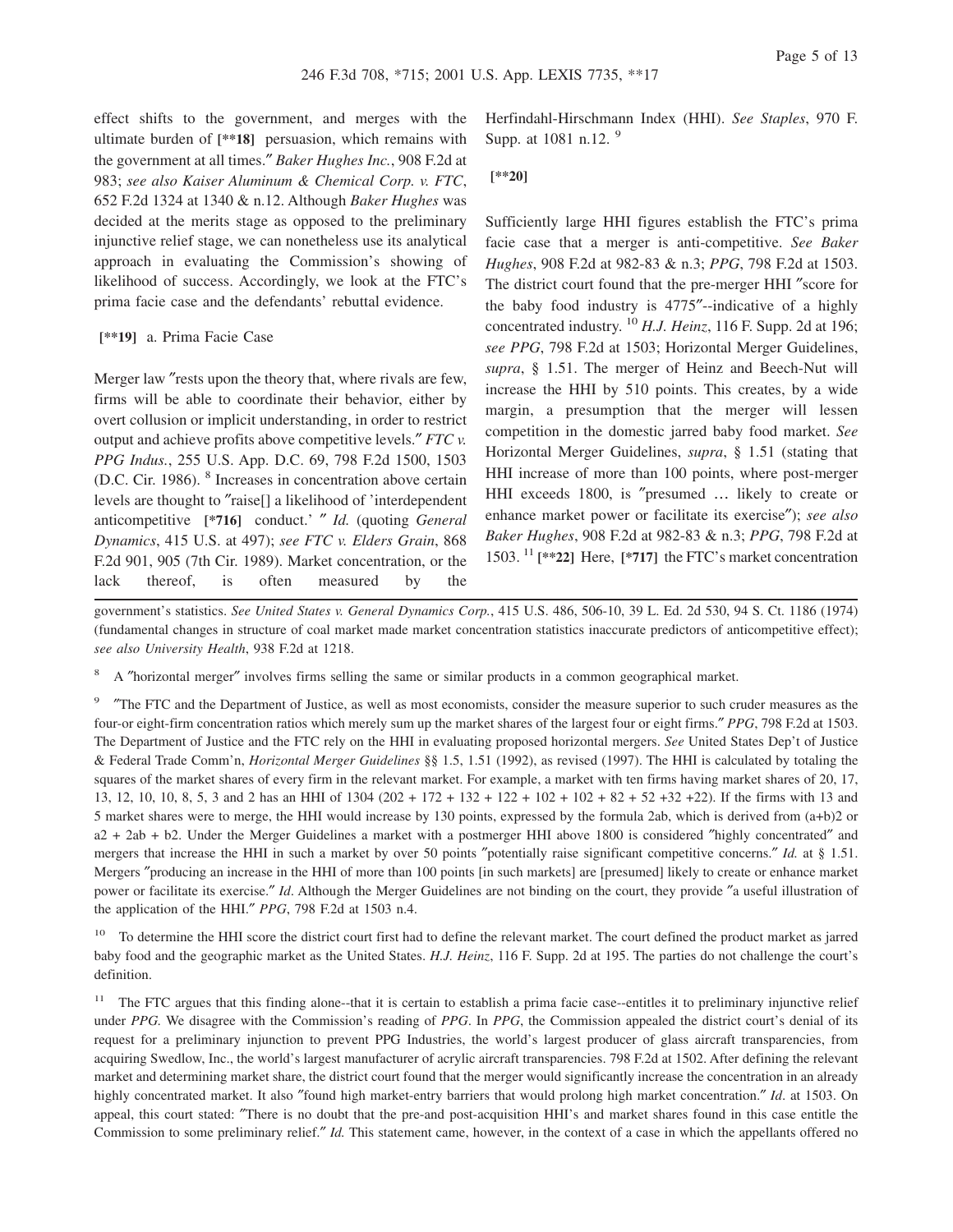statistics  $12$  are bolstered by the indisputable fact that the merger will eliminate competition between the two merging parties **[\*\*21]** at the wholesale level, where they are currently the only competitors for what the district court described as the ″second position on the supermarket shelves.″ *H.J. Heinz*, 116 F. Supp. 2d at 196. Heinz's own documents recognize the wholesale competition and anticipate that the merger will end it. JA 2680; *see also* JA 2185. Indeed, those documents disclose that Heinz considered three options to end the vigorous wholesale competition with Beech-Nut: two involved innovative measures while the third entailed the acquisition of Beech-Nut. JA 2184. Heinz chose the third, and least pro-competitive, of the options.

Finally, the anticompetitive **[\*\*23]** effect of the merger is further enhanced by high barriers to market entry.  $^{13}$  The district court found that there had been no significant entries in the baby food market in decades and that new entry was ″difficult and improbable.″ *H.J. Heinz*, 116 F. Supp. 2d at 196. This finding largely eliminates the possibility that the reduced competition caused by the merger will be ameliorated by new competition from outsiders and further strengthens the FTC's case. *See University Health*, 938 F.2d at 1219 & n.26.

**[\*\*24]** As far as we can determine, no court has ever approved a merger to duopoly under similar circumstances.

# **[\*718]** b. Rebuttal Arguments

In response to the FTC's prima facie showing, the appellees make three rebuttal arguments, which the district court accepted in reaching its conclusion that the merger was not likely to lessen competition substantially. For the reasons discussed below, these arguments fail and thus were not a proper basis for denying the FTC injunctive relief.

### 1. Extent of Pre-Merger Competition

The appellees first contend, and the district court agreed, that Heinz and Beech-Nut do not really compete against each other at the retail level. Consumers do not regard the products of the two companies as substitutes, the appellees claim, and generally only one of the two brands is available on any given store's shelves. Hence, they argue, there is little competitive loss from the merger.

This argument has a number of flaws which render clearly erroneous the court's finding that Heinz and Beech-Nut have not engaged in significant pre-merger competition. First, in accepting the appellees' argument that Heinz and Beech-Nut do not compete, the district court failed to address the **[\*\*25]** record evidence that the two do in fact price against each other, *see, e.g.*, 8/31/2000 Tr. 247-48, and

rebuttal (other than the observation of rapid and continuing technological changes in the industry) to the presumption generated by the market concentration data on which the FTC based its prima facie showing. *Id*. at 1506. The court then noted the rule established in *Weyerhaeuser* that the FTC is entitled to a ″presumption in favor of a preliminary injunction when [it] establishes a strong likelihood of success on the merits.″ *Id*. at 1507.

<sup>12</sup> The Supreme Court has cautioned that statistics reflecting market share and concentration, while of great significance, are not conclusive indicators of anticompetitive effects. *See General Dynamics*, 415 U.S. at 498; *Brown Shoe*, 370 U.S. at 322 n.38 (″Statistics reflecting the shares of the market controlled by the industry leaders and the parties to the merger are, of course, the primary index of market power; but only a further examination of the particular market--its structure, history and probable future--can provide the appropriate setting for judging the probable anticompetitive effect of the merger.″). In *General Dynamics* the Supreme Court held that the market share statistics the Commission used to seek divestiture of the merged firm were insufficient because, in failing to take into account the acquired firm's long-term contractual commitments (coal contracts), the statistics overestimated the acquired firm's ability to compete in the relevant market in the future. *General Dynamics*, 415 U.S. at 500-504.

<sup>13</sup> Barriers to entry are important in evaluating whether market concentration statistics accurately reflect the pre- and likely post-merger competitive picture. *Cf. Baker Hughes*, 908 F.2d at 987. If entry barriers are low, the threat of outside entry can significantly alter the anticompetitive effects of the merger by deterring the remaining entities from colluding or exercising market power. *See United States v. Falstaff Brewing Corp.*, 410 U.S. 526, 532-33, 35 L. Ed. 2d 475, 93 S. Ct. 1096 (1973); *Baker Hughes*, 908 F.2d at 987 (″In the absence of significant barriers, a company probably cannot maintain supracompetitive pricing for any length of time.″); Horizontal Merger Guidelines, *supra*, § 3.0 (″A merger is not likely to create or enhance market power or to facilitate its exercise, if entry into the market is so easy that market participants, after the merger, either collectively or unilaterally could not profitably maintain a price increase above premerger levels.″). Low barriers to entry enable a potential competitor to deter anticompetitive behavior by firms within the market simply by its ability to enter the market. *FTC v. Procter & Gamble Co.*, 386 U.S. 568, 581, 18 L. Ed. 2d 303, 87 S. Ct. 1224 (1967) (″It is clear that the existence of Procter at the edge of the industry exerted considerable influence on the market.″). Existing firms know that if they collude or exercise market power to charge supracompetitive prices, entry by firms currently not competing in the market becomes likely, thereby increasing the pressure on them to act competitively. *See Baker Hughes*, 908 F.2d at 988; *Byars v. Bluff City News Co.*, 609 F.2d 843, 851 n.19 (6th Cir. 1979).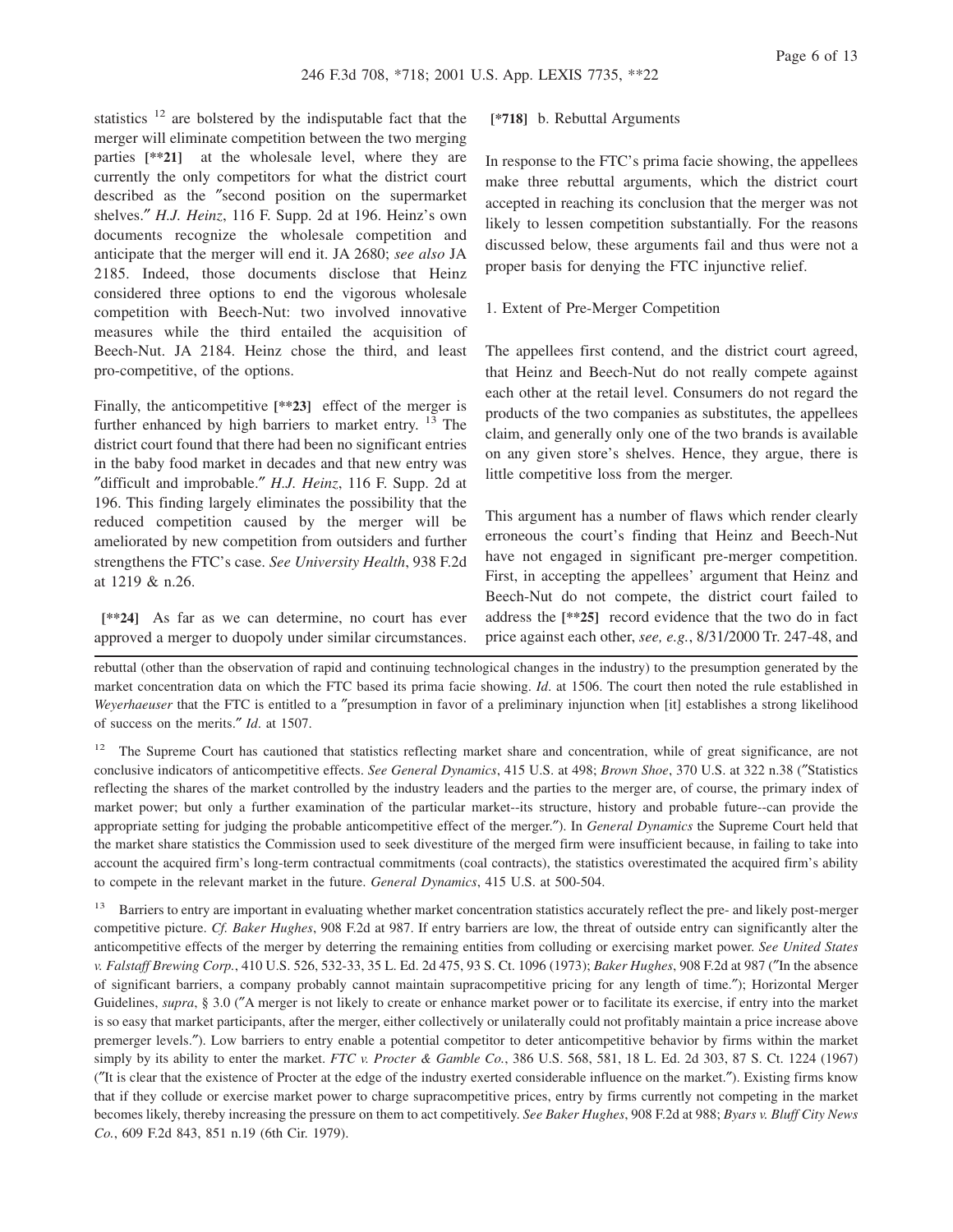that, where both are present in the same areas,  $14$  they depress each other's prices as well as those of Gerber even though they are virtually never all found in the same store. *See, e.g.*, 8/30/2000 Tr. 147-48, 172; PX 531 at P 8; PX 481 at P 12; PX 479 at P P 6-7; PX 478 at P 6; DX 14 at RP-110. This evidence undermines the district court's factual finding.

Second, the district court's finding is inconsistent with its conclusion that there is a single, national market for jarred baby food in the United States. The Supreme Court has explained that ″the outer boundaries of a product market are determined by the reasonable interchangeability of use [by consumers] or the cross-elasticity of demand between the product **[\*\*26]** itself and substitutes for it.″ *Brown Shoe*, 370 U.S. at 325; *see also United States v. E.I. du Pont de Nemours & Co.*, 351 U.S. 377, 395, 100 L. Ed. 1264, 76 S. Ct. 994 (1956).  $15$  The definition of product market thus ″focuses solely on demand substitution factors,″ *i.e.*, that consumers regard the products as substitutes. Horizontal Merger Guidelines, *supra*, § 1.0; Sullivan & Grimes, *supra*, § 11.2b1, at 579. By defining the relevant product market generically as jarred baby food, the district court concluded that in areas where Heinz's and Beech-Nut's products are both sold, consumers will switch between them in response to a ″small but significant and nontransitory increase in price (SSNIP).″ Horizontal Merger Guidelines, *supra*, § 1.11; *H.J. Heinz*, 116 F. Supp. 2d at 195. The district court never explained this inherent inconsistency in its logic nor could counsel for the appellees explain it at oral argument.

**[\*\*27]** Third, and perhaps most important, the court's conclusion concerning pre-merger competition does not take into account the indisputable fact that the merger will eliminate competition at the wholesale level between the only two competitors for the **[\*719]** ″second shelf″ position. Competition between Heinz and Beech-Nut to gain accounts at the wholesale level is fierce with each contest concluding in a winner-take-all result. JA 2680. The district court regarded this loss of competition as irrelevant because the

FTC did not establish to its satisfaction that wholesale competition ultimately benefitted consumers through lower retail prices. The district court concluded that fixed trade spending did not affect consumer prices and that ″the FTC's assertion that the proposed merger will affect variable trade spending levels and consumer prices is … at best, inconclusive.″ <sup>16</sup> *H.J. Heinz*, 116 F. Supp. 2d at 197. Although the court noted the FTC's examples of consumer benefit through couponing initiatives, the court held that it was ″impossible to conclude with any certainty that the consumer benefit from such couponing initiatives would be lost in the merger.″ *Id*.

**[\*\*28]** In rejecting the FTC's argument regarding the loss of wholesale competition, the court committed two legal errors. First, as the appellees conceded at oral argument, no court has ever held that a reduction in competition for wholesale purchasers is not relevant unless the plaintiff can prove impact at the consumer level. Oral Arg. Tr. at 22, 28; *see Hospital Corp. of Am. v. FTC*, 807 F.2d 1381, 1389 (7th Cir. 1986) (″Section 7 does not require proof that a merger or other acquisition has caused higher prices in the affected market. All that is necessary is that the merger create an appreciable danger of [collusive practices] in the future. A predictive judgment, necessarily probabilistic and judgmental rather than demonstrable, is called for.″) (citation omitted). Second, it is, in any event, not the FTC's burden to prove such an impact with "certainty." To the contrary, the antitrust laws assume that a retailer faced with an increase in the cost of one of its inventory items ″will try so far as competition allows to pass that cost on to its customers in the form of a higher price for its product.″ *In re Brand Name Prescription Drugs Antitrust Litig*., 123 F.3d 599, 605 (7th Cir. 1997), **[\*\*29]** *reh'g and suggestion for reh'g en banc denied* (Oct. 8, 1997). Section 7 is, after all, concerned with *probabilities*, not certainties. *United States v. El Paso Natural Gas Co.*, 376 U.S. 651, 658, 12 L. Ed. 2d 12, 84 S.

<sup>&</sup>lt;sup>14</sup> There are at least ten metropolitan areas in which Heinz and Beech-Nut both have more than a 10 per cent market share and their combined share exceeds 35 per cent. PX 781 at Ex. 1B.

<sup>&</sup>lt;sup>15</sup> Interchangeability of use and cross-elasticity of demand look to the availability of products that are similar in nature or use and the degree to which buyers are willing to substitute those similar products for one another. *See E.I. du Pont de Nemours*, 351 U.S. at 393.

<sup>&</sup>lt;sup>16</sup> Fixed trade spending consists of "slotting fees," "pay-to-stay" arrangements, new store allowances and other payments to retailers in exchange for shelf space and desired product display. *H.J. Heinz*, 116 F. Supp. 2d at 197. Variable trade spending includes payments to retailers tied to sales volume and intended to insure a specific sales volume and lower shelf price. *Id*.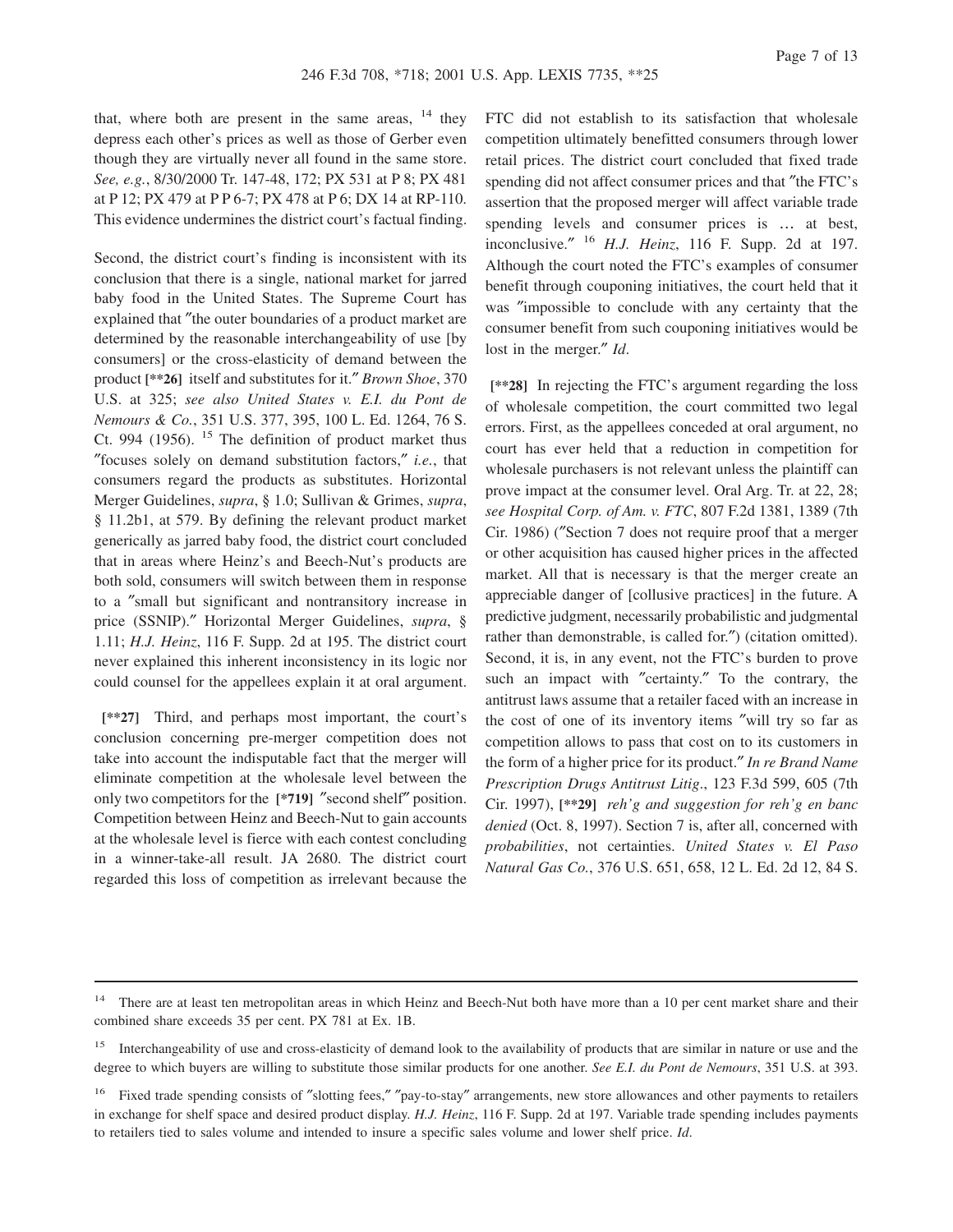Ct. 1044 (1964); *Brown Shoe*, 370 U.S. at 323; *Baker Hughes*, 908 F.2d at 984).<sup>17</sup>

**[\*\*30] [\*720]** 2. Post-Merger Efficiencies

The appellees' second attempt to rebut the FTC's prima facie showing is their contention that the anticompetitive effects of the merger will be offset by efficiencies resulting from the union of the two companies, efficiencies which they assert will be used to compete more effectively against Gerber. It is true that a merger's primary benefit to the economy is its potential to generate efficiencies. *See generally* 4A Phillip E. Areeda, Herbert Hovenkamp & John L. Solow, *Antitrust Law* P 970 at 22-25 (1998). As the Merger Guidelines now recognize, efficiencies ″can enhance the merged firm's ability and incentive to compete, which may result in lower prices, improved quality, or new products.″ Horizontal Merger Guidelines, *supra*, § 4.

Although the Supreme Court has not sanctioned the use of the efficiencies defense in a section 7 case, *see Procter & Gamble Co.*, 386 U.S. at 580, <sup>18</sup> the trend among lower courts is to recognize the defense. *See, e.g., FTC v. Tenet Health Care Corp.*, 186 F.3d 1045, 1054 (8th Cir. 1999), *reh'g and reh'g en banc denied* (Oct. 6. 1999); *University Health*, 938 F.2d at 1222; **[\*\*31]** *FTC v. Cardinal Health, Inc.*, 12 F. Supp. 2d 34, 61 (D.D.C. 1998); *Staples*, 970 F. Supp. at 1088-89; *see also* ABA Antitrust Section, *Mergers and Acquisitions: Understanding the Antitrust Issues* 152 (2000) (″The majority of courts have considered efficiencies as a means to rebut the government's prima facie case that a merger will lead to restricted output or increased prices. These courts, however, generally have found inadequate proof of efficiencies to sustain a rebuttal of the government's case.″). In 1997 the Department of Justice and the FTC revised their Horizontal Merger Guidelines to recognize that ″mergers have the potential to generate significant efficiencies by permitting a better utilization of existing assets, enabling the combined firm to achieve lower costs in producing a given quantity and quality than either firm could have achieved without the proposed transaction.″ Horizontal Merger Guidelines, *supra*, § 4.

**[\*\*32]** Nevertheless, the high market concentration levels present in this case require, in rebuttal, proof of extraordinary efficiencies, which the appellees failed to supply. *See University Health*, 938 F.2d at 1223 (″[A] defendant who seeks to overcome a presumption that a proposed acquisition would substantially lessen competition must demonstrate that the intended acquisition would result in significant economies and that these economies ultimately would benefit competition and, hence, consumers.″); Horizontal Merger Guidelines, *supra*, § 4 (stating that ″efficiencies almost never justify a merger to monopoly or near-monopoly″); 4AAreeda, *et al.*, *Antitrust Law* P 971f, at 44 (requiring ″extraordinary″ efficiencies where the ″HHI is well above 1800 and the HHI increase is **[\*721]** well above 100″). Moreover, given the high concentration levels, the court must undertake a rigorous analysis of the kinds of efficiencies being urged by the parties in order to ensure that those ″efficiencies″ represent more than mere speculation and promises about post-merger behavior. The district court did not undertake that analysis here.

In support of its conclusion that post-merger **[\*\*33]** efficiencies will outweigh the merger's anticompetitive effects, the district court found that the consolidation of baby food production in Heinz's under-utilized Pittsburgh

<sup>18</sup> In *Procter & Gamble Co.*, 386 U.S. at 580, the Supreme Court stated that "possible economies cannot be used as a defense to illegality″ in section 7 merger cases. The issue is, however, not a closed book. *See Staples*, 970 F. Supp. at 1088 (collecting cases). Areeda and Turner explain that ″in interpreting the *Clorox* language, moreover, observe that the court referred only to 'possible' economies and to economies that 'may' result from mergers that lessen competition. To reject an economies defense based on mere possibilities does not mean that one should reject such a defense based on more convincing proof.″ 4 Phillip Areeda & Donald Turner, *Antitrust Law* P 941b, at 154 (1980). They conclude that "the Court's brief and unelaborated language [in *Clorox*] cannot reasonably be taken as a definitive disposition of so important and complex an issue as the role of economies in analyzing legality of a merger.″ *Id.*

<sup>&</sup>lt;sup>17</sup> Although the merger's effects on the wholesale market for baby food are important to a determination of whether the merger is likely to reduce competition in the baby food market overall, we reject the FTC's argument here that the ″wholesale competition″ between Heinz and Beech-Nut is an entirely distinct ″line of commerce″ within the meaning of section 7 of the Clayton Act such that it must be analyzed independently from ″retail competition.″ The Congress amended section 7 in 1950 ″to make the measure of anticompetitive acquisitions the extent to which they lessened competition 'in any line of commerce,' rather than the extent to which they lessened competition 'between' the two companies.″ *Citizen Publishing Co. v. United States*, 394 U.S. 131, 137 n.3, 22 L. Ed. 2d 148, 89 S. Ct. 927 (1969). Courts interpret ″line of commerce″ as synonymous with the relevant product market. *See General Dynamics*, 415 U.S. at 510; *Falstaff Brewing*, 410 U.S. at 531-32. The district court defined only one market--jarred baby food sold throughout the line of commerce in the United States. Thus, the proper ″line of commerce″ for analysis in this case is the *overall* market for jarred baby food, which includes both retail and wholesale levels. At this point in the proceedings, the wholesale market cannot be separated out for analysis without regard to the merger's effect on other levels of competition.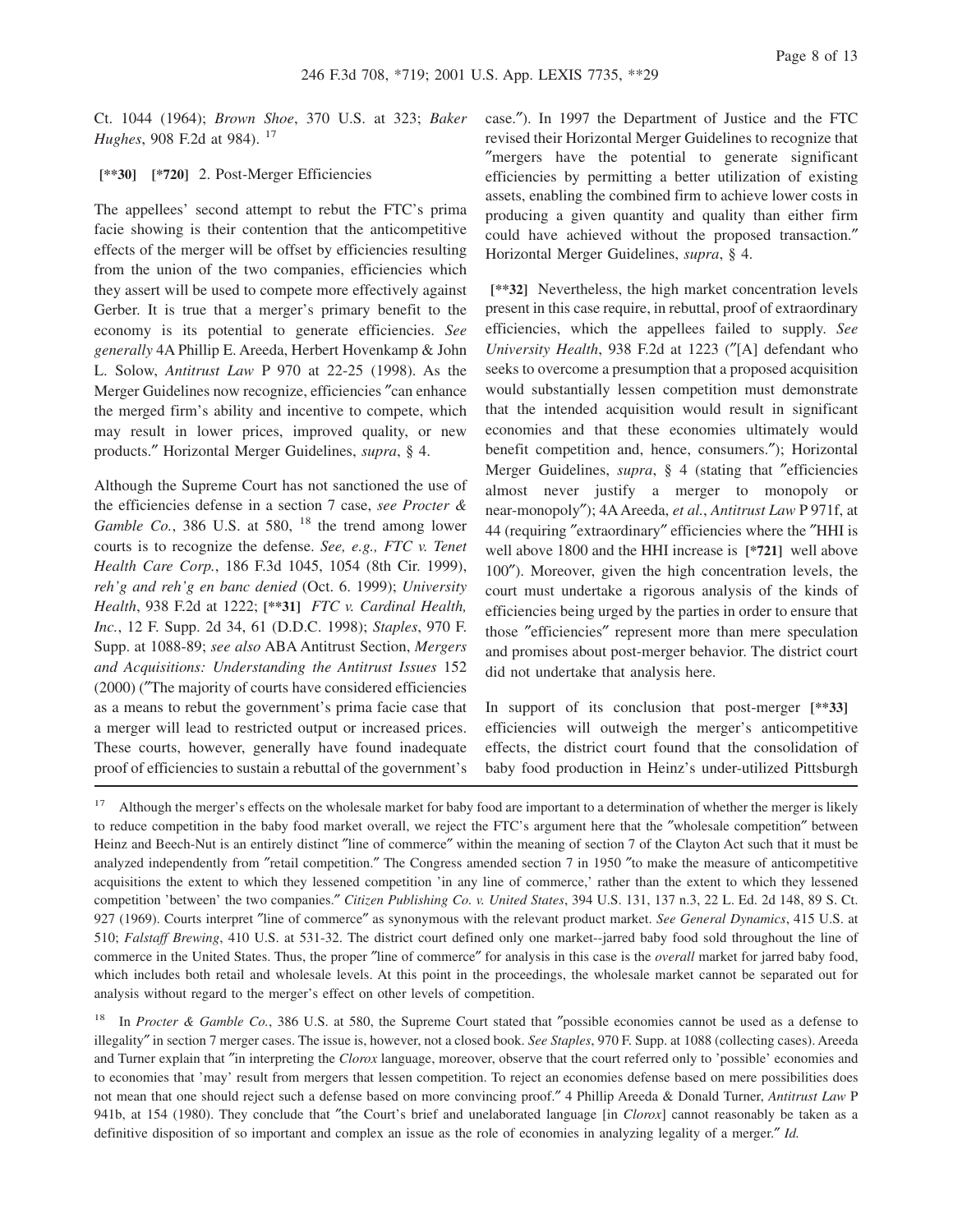plant ″will achieve substantial cost savings in salaries and operating costs.″ *H.J. Heinz*, 116 F. Supp. 2d at 199. The court also credited the appellees' promise of improved product quality as a result of recipe consolidation. <sup>19</sup> The only cost reduction the court quantified as a percentage of pre-merger costs, however, was the so-called ″variable conversion cost″: the cost of processing the volume of baby food now processed by Beech-Nut. The court accepted the appellees' claim that this cost would be reduced by 43% if the Beech-Nut production were shifted to Heinz's plant, *see* JA 4619, a reduction the appellees' expert characterized as ″extraordinary.″

**[\*\*34]** The district court's analysis falls short of the findings necessary for a successful efficiencies defense in the circumstances of this case. We mention only three of the most important deficiencies here. First, ″variable conversion cost″ is only a percentage of the total variable manufacturing cost. A large percentage reduction in only a small portion of the company's overall variable manufacturing cost does not necessarily translate into a significant cost advantage to the merger. Thus, for cost reduction to be relevant, we must at least consider the percentage of Beech-Nut's total variable manufacturing cost that would be reduced as a consequence of the merger. At oral argument, the appellees' counsel agreed. Oral Arg. Tr. at 43. This correction immediately cuts the asserted efficiency gain in half since, according to the appellees' evidence, using total variable manufacturing cost as the measure cuts the cost savings from 43% to 22.3%. *See* JA 4620.

Second, the percentage reduction in *Beech-Nut's* cost is still not the relevant figure. After the merger, the two entities will be combined, and to determine whether the merged entity will be a significantly more efficient competitor, **[\*\*35]** cost reductions must be measured across the new entity's combined production--not just across the pre-merger output of Beech-Nut. *See* 4A Areeda, *et al.*, *supra*, P 976d at 93-94. The district court, however, did not consider the cost reduction over the merged firm's combined output. At oral argument the appellees' counsel was unable to suggest a formula that could be used for determining that cost reduction. *See* Oral Arg. Tr. at 45-47.

Finally, and as the district court recognized, the asserted efficiencies must be ″merger-specific″ to be cognizable as a defense. <sup>20</sup> *H.J. Heinz*, 116 F. Supp. 2d at 198-99; **[\*722]** *see* Horizontal Merger Guidelines, *supra*, § 4; 4A Areeda, *et al.*, *supra*, P 973, at 49-62. That is, they must be efficiencies that cannot be achieved by either company alone because, if they can, the merger's asserted benefits can be achieved without the concomitant loss of a competitor. *See generally* 4A Areeda, *et al.*, *supra*, P 973. Yet the district court never explained why Heinz could not achieve the kind of efficiencies urged without merger. As noted, the principal merger benefit asserted for Heinz is the acquisition of **[\*\*36]** Beech-Nut's better recipes, which will allegedly make its product more attractive and permit expanded sales at prices lower than those charged by Beech-Nut, which produces at an inefficient plant. Yet, neither the district court nor the appellees addressed the question whether Heinz could obtain the benefit of better recipes by investing more money in product development and promotion--say, by an

<sup>19</sup> In addition, the district court described Heinz's distribution network as much more efficient than Beech-Nut's. *H.J. Heinz*, 116 F. Supp. 2d at 199. It failed to find, however, a significant diseconomy of scale in distribution from which either Heinz or Beech-Nut suffers. 4A Areeda, *et al.*, *supra,* P 975e1, at 73. In other words, although Beech-Nut has an inefficient distribution system, it can make that system more efficient without merger. Heinz's own efficient distribution network illustrates that a firm the size of Beech-Nut does not need to merge in order to attain an efficient distribution system.

<sup>&</sup>lt;sup>20</sup> The Horizontal Merger Guidelines explain that "merging firms must substantiate efficiency claims so that the Agency can verify by reasonable means the likelihood and magnitude of each asserted efficiency, how and when each would be achieved (and any costs of doing so), how each would enhance the merged firm's ability and incentive to compete, and why each would be merger-specific. Efficiency claims will not be considered if they are vague or speculative or otherwise cannot be verified by reasonable means." Horizontal Merger Guidelines, *supra*, § 4. Regarding the types of efficiencies asserted here, the Guidelines state:

The Agency has found that certain types of efficiencies are more likely to be cognizable and substantial than others. For example, efficiencies resulting from shifting production among facilities formerly owned separately, which enable the merging firms to reduce the marginal cost of production, are more likely to be susceptible to verification, merger-specific, and substantial, and are less likely to result from anticompetitive reductions in output. Other efficiencies, such as those relating to research and development, are potentially substantial but are generally less susceptible to verification and may be the result of anticompetitive output reductions. Yet others, such as those relating to procurement, management, or capital cost are less likely to be merger-specific or substantial, or may not be cognizable for other reasons.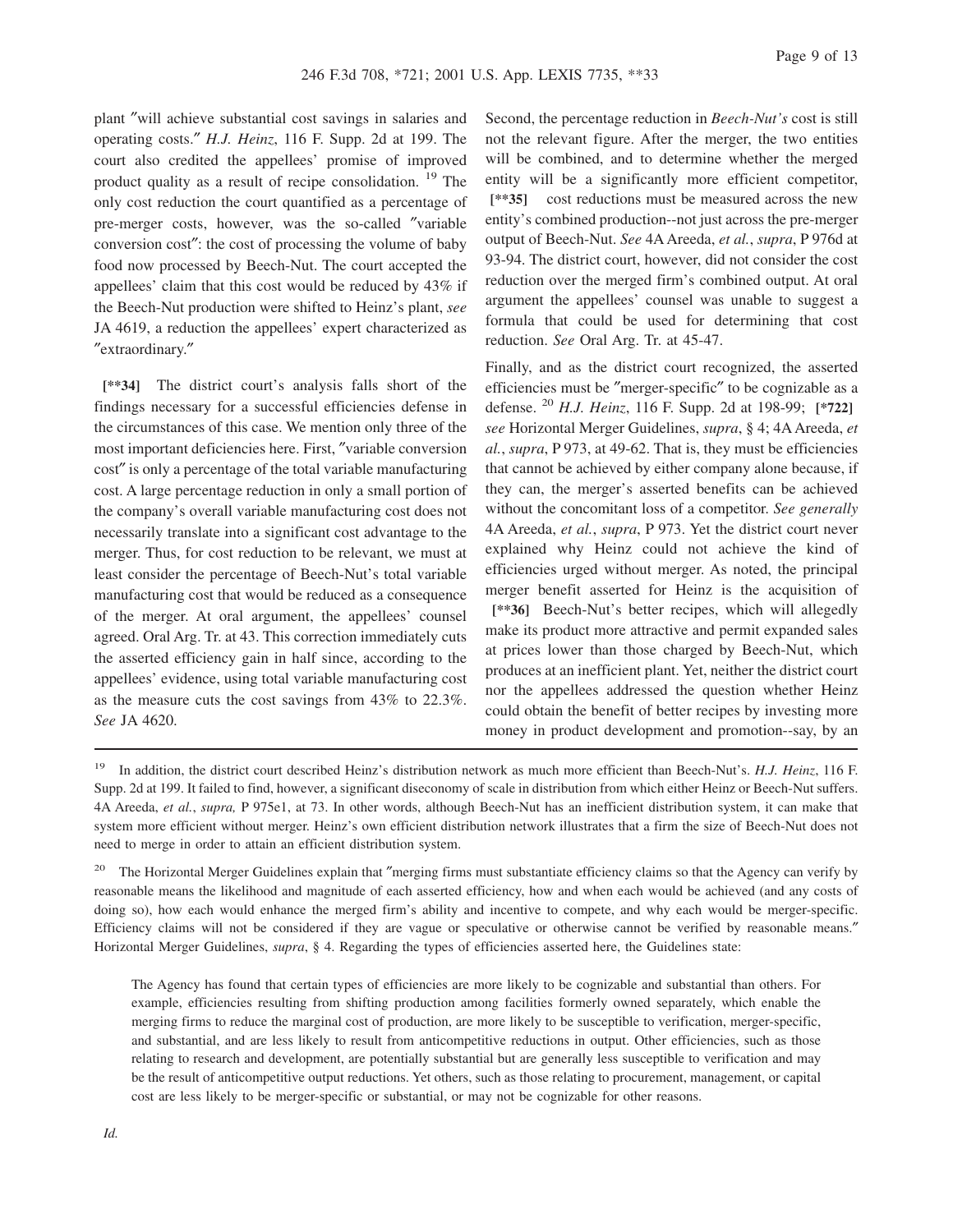amount less than the amount Heinz would spend to acquire Beech-Nut. At oral argument, Heinz's counsel agreed that the taste of Heinz's products was not so bad that no amount of money could improve the brand's consumer appeal. Oral Arg. Tr. at 54. That being the case, the question is how much Heinz would have to spend to make its product equivalent to the Beech-Nut product and hence whether Heinz could achieve the efficiencies of merger without eliminating Beech-Nut as a competitor. The district court, however, undertook no inquiry in this regard. In short, the district court failed to make the kind of factual determinations necessary to render the appellees' efficiency defense sufficiently concrete to offset the FTC's prima facie showing.

#### **[\*\*37]** 3. Innovation

The appellees claim next that the merger is required to enable Heinz to innovate, and thus to improve its competitive position against Gerber. Heinz and Beech-Nut asserted, and the district court found, that without the merger the two firms are unable to launch new products to compete with Gerber because they lack a sufficient shelf presence or ACV. *See H.J. Heinz*, 116 F. Supp. 2d at 199-200. This kind of defense is often a speculative proposition. *See* 4A Areeda, *et al.*, *supra*, P 975g (noting ″truly formidable″ proof problems in determining innovation economies). In this case, given the old-economy nature of the industry as well as Heinz's position as the world's largest baby food manufacturer, it is a particularly difficult defense to prove. The court below accepted the appellees' argument principally on the basis of their expert's testimony that new product launches are cost-effective only when a firm's ACV is 70% or greater (Heinz's is presently 40%; Beech-Nut's is 45%). **[\*723]** That testimony, in turn, was based on a graph that plotted revenue against ACV. According to the expert, the graph showed that only four out of 27 new products launched **[\*\*38]** in 1995 had been successful--all for companies with an ACV of 70% or greater.

The chart, however, does not establish this proposition and the court's consequent finding that the merger is necessary for innovation is thus unsupported and clearly erroneous.

All the chart plotted was revenue against ACV and hence all it showed was the unsurprising fact that the greater a company's ACV, the greater the revenue it received. Because the graph did not plot the profitability (or any measure of ″cost-effectiveness″), there is no way to know whether the expert's claim--that a 70% ACV is required for a launch to be "successful" in an economic sense--is true.  $2<sup>1</sup>$  Moreover, the number of data points on the chart were few; they were limited to launches in a single year; and they involved launches of all new grocery products rather than of baby food alone. Assessing such data's statistical significance in establishing the proposition at issue, *i.e.*, the necessity of 70% ACV penetration, is thus highly speculative. The district court did not even address the question of the data's statistical significance and the appellees' counsel could offer no help at oral argument. *See* Oral Arg. Tr. at **[\*\*39]** 39 (″I'm not aware of the statistical significance of the underlying study.").  $22 \text{ In the absence of reliable and}$ significant evidence that the merger will permit innovation that otherwise could not be accomplished, the district court had no basis to conclude that the FTC's showing was rebutted by an innovation defense.

**[\*\*40]** Moreover, Heinz's insistence on a 70-plus ACV before it brings a new product to market may be largely to persuade the court to recognize promotional economies as a defense. Heinz argues that to profitably launch a new product, it must have nationwide market penetration to recoup the money spent on advertising and promotion. It wants to spread advertising costs out among as many product units as possible, thereby lowering the advertising cost per unit. It does not want to ″waste″ promotional expenditures in markets where its products are not on the shelf or where they are on only a few shelves. For example, in a metropolitan area in which Heinz has a 75 per cent ACV, every dollar spent on advertising is two or three times more ″effective″ than in a market in which it has only a 25 per cent ACV. As one authority notes, however, ″the case for recognizing a defense based on promotional economies is relatively weak.″ 4AAreeda, *et al.*, *supra*, P 975f, at 77. The district court accepted Heinz's claim that it could not introduce new products without at least a 70 per cent ACV

<sup>&</sup>lt;sup>21</sup> For example, a 5 cent piece of bubble gum introduced with a 90 ACV could appear as a failure on the graph because of low revenue but nonetheless be profitable. On the other hand, a high priced grocery product introduced with the same ACV could generate a lot of revenue (and thus appear as a ″success″ on the graph) yet be unprofitable.

<sup>&</sup>lt;sup>22</sup> The graph evidence is also not useful unless we know the "sunk" costs in bringing the product to market and the manufacturer's fixed and variable costs in producing the product. Sunk costs are costs that have already been incurred such as research and development and promotional expenses, including brand name development. *See* Henry N. Butler, *Economic Analysis for Lawyers* 935 (1998). Fixed costs refer to those expenses that do not vary with output and will be incurred as long as the firm continues in business. Variable costs are those that change with the rate of output such as wages paid to workers and payments for raw materials. *See id*. at 920, 936; E. Thomas Sullivan & Jeffrey L. Harrison, *Understanding Antitrust and its Economic Implications* 19-21 (3d ed. 1998).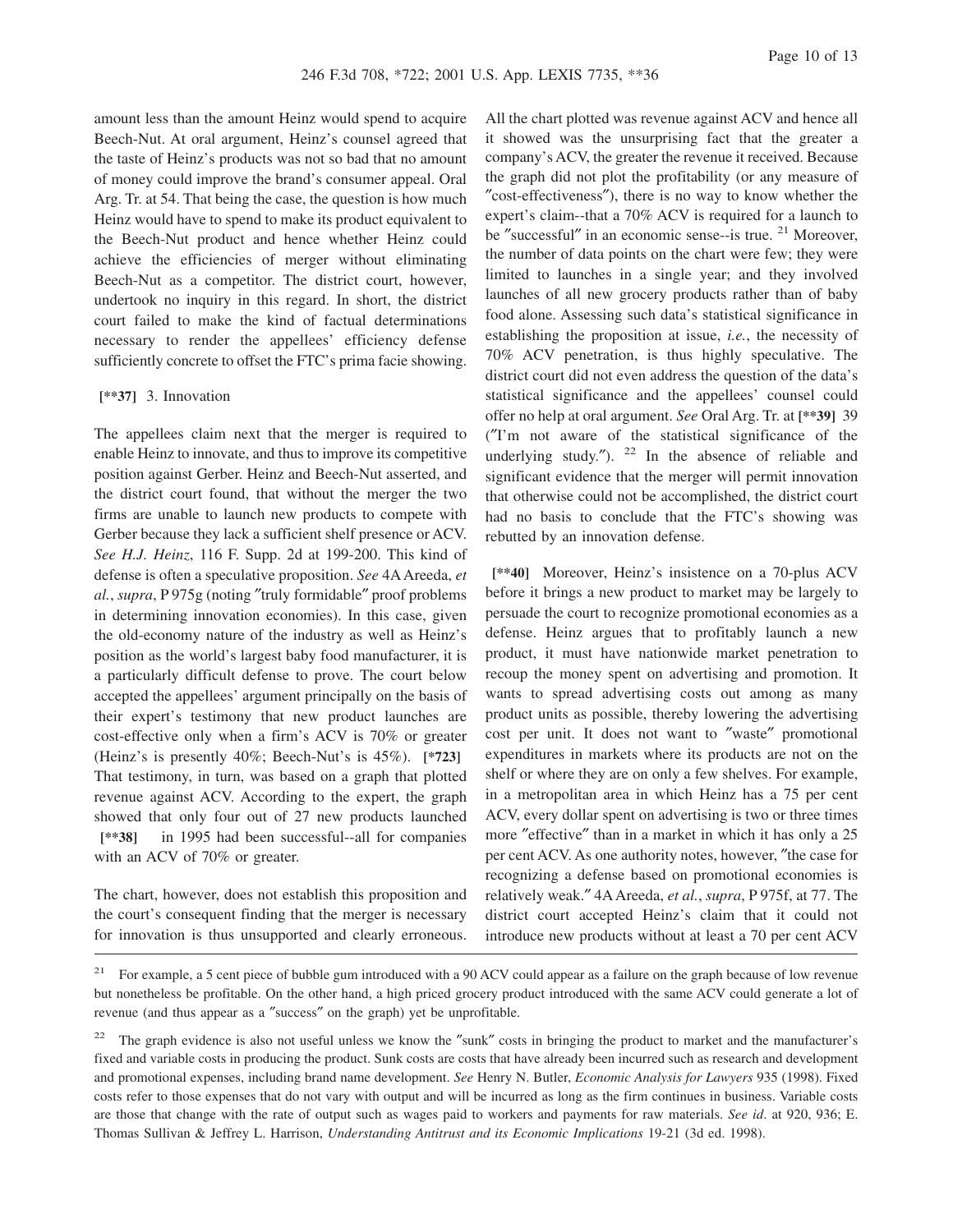because it would **[\*724]** be unable to adequately diffuse its advertising and promotional expenditures. But the court **[\*\*41]** failed to determine whether substantial promotional scale economies exist now and, if they do, whether Heinz and Beech-Nut ″for that reason operate at a substantial competitive disadvantage in the market or markets in which they sell″ or whether there are effective alternatives to merger by which the disadvantage can be overcome. *Id*. at P 975f2, at 78.

#### 4. Structural Barriers to Collusion

In a footnote the district court dismissed the likelihood of collusion derived from the FTC's market concentration data. ″Structural market barriers to collusion″ in the retail market for jarred baby food, the court said, rebut the normal presumption that increases in concentration will increase the likelihood of tacit collusion. *H.J. Heinz*, 116 F. Supp. 2d at 198 n.7. The court's sole citation, however, was to testimony by the appellees' expert, Jonathan B. Baker, a former Director of the Bureau of Economics at the FTC, who testified that in order to coordinate successfully, firms must solve ″cartel problems″ such as reaching a consensus on price and market share and deterring each other from deviating from that consensus by either lowering price or increasing production. He **[\*\*42]** opined that after the merger the merged entity would want to expand its market share at Gerber's expense, thereby decreasing the likelihood of consensus on price and market share. 9/8/2000 Tr. 1010-1013. In his report, Baker elaborated on his theory, explaining that the efficiencies created by the merger will give the merged firm the ability and incentive to take on Gerber in price and product improvements. DX 617. He also predicted that policing and monitoring of any agreement would be more difficult than it is now, due in part to a time lag in the ability of one firm to detect price cuts by another. But the district court made no finding that any of these ″cartel problems″ are so much greater in the baby food industry than in other industries that they rebut the normal presumption. In fact, Baker's testimony about ″time lag″ is refuted by the record which reflects that supermarket prices are available from industry-wide scanner data within 4-8 weeks. *See* DX 617 at P 86 (report of appellees' expert

Jonathan Baker); *see also* Oral Arg. Tr. at 30 (statement by appellees' counsel that nothing in record reflects time lag is greater in baby food industry than in other industries). **[\*\*43]** His testimony is further undermined by the record evidence of past price leadership in the baby food industry. 23

#### **[\*\*44]**

The combination of a concentrated market and barriers to entry is a recipe for price coordination. *See University Health*, 938 F.2d at 1218 n.24 (″Significant market concentration makes it 'easier for firms in the market to collude, expressly or tacitly, and thereby force price above or farther above the competitive level.'″ (citation omitted)). ″Where rivals are few, firms will be able to coordinate their behavior, **[\*725]** either by overt collusion or implicit understanding, in order to restrict output and achieve profits above competitive levels.″ *PPG*, 798 F.2d at 1503. The creation of a durable duopoly affords both the opportunity and incentive for both firms to coordinate to increase prices. The district court recognized this when it questioned Baker on whether the merged entity will, up to a point, expand its market share but ″then [with Gerber will] find a nice equilibrium and they'll all get along together.″ 9/8/2000 Tr. 1014. Tacit coordination

is feared by antitrust policy even more than express collusion, for tacit coordination, even when observed, cannot easily be controlled directly by the antitrust laws. It is a central object of merger **[\*\*45]** policy to obstruct the creation or reinforcement by merger of such oligopolistic market structures in which tacit coordination can occur.

4 Phillip E. Areeda, Herbert Hovenkamp & John L. Solow, *Antitrust Law* P 901b2, at 9 (rev. ed. 1998). Because the district court failed to specify any ″structural market barriers to collusion″ that are unique to the baby food industry, its conclusion that the ordinary presumption of collusion in a

<sup>&</sup>lt;sup>23</sup> In an oligopolistic market characterized by few producers, price leadership occurs when firms engage in interdependent pricing, setting their prices at a profit-maximizing, supracompetitive level by recognizing their shared economic interests with respect to price and output decisions. *See Brooke Group Ltd. v. Brown & Williamson Tobacco Corp*., 509 U.S. 209, 227, 125 L. Ed. 2d 168, 113 S. Ct. 2578 (1993); *see also* Jesse W. Markham, *The Nature and Significance of Price Leadership*, 41 Amer. Econ. Rev. 891 (1951); Richard A. Posner, *Oligopoly and the Antitrust Laws: A Suggested Approach*, 21 Stan. L. Rev. 1562, 1582 (1969); Donald Arthur Washburn, *Price Leadership*, 64 Va. L. Rev. 691, 693-697 (1978). In a duopoly, a market with only two competitors, supracompetitive pricing at monopolistic levels is a danger. *See* Edward Hastings Chamberlin, *The Theory of Monopolistic Competition: A Re-orientation of the Theory of Value* 46-55 (8th ed. 1962).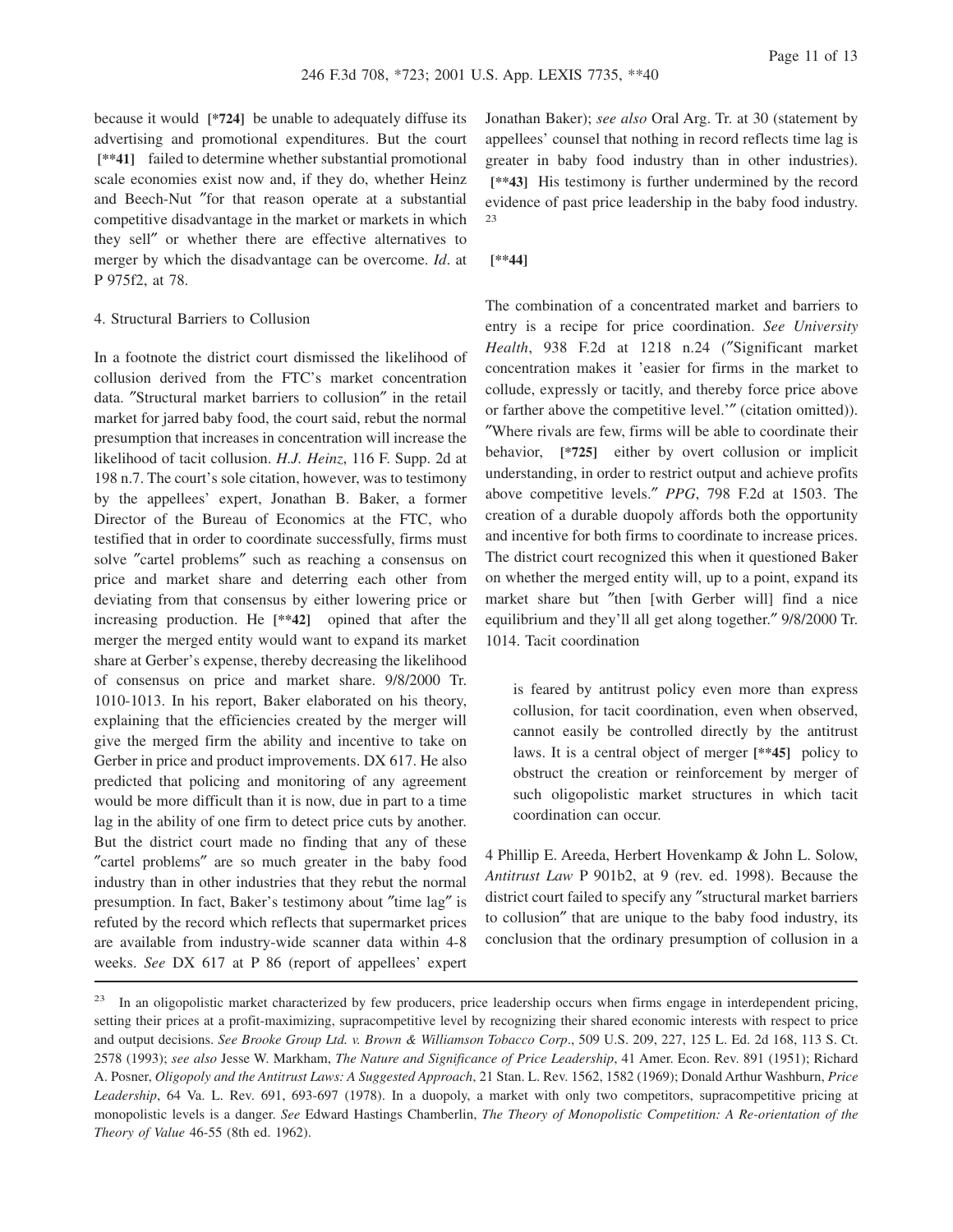merger to duopoly was rebutted is clearly erroneous.<sup>24</sup>

\* \* \* \*

Although we recognize that, post-hearing, the FTC may accept the rebuttal arguments proffered by the appellees, including their **[\*\*46]** efficiencies defense, and permit the merger to proceed, we conclude that the FTC succeeded in ″raising questions going to the merits so serious, substantial, difficult and doubtful as to make them fair ground for thorough investigation, study, deliberation and determination by the FTC.″ *Warner Communications*, 742 F.2d at 1162. The FTC demonstrated that the merger to duopoly will increase the concentration in an already highly concentrated market; that entry barriers in the market make it unlikely that any anticompetitive effects will be avoided; that pre-merger competition is vigorous at the wholesale level nationwide and present at the retail level in some metropolitan areas; and that post-merger competition may be lessened substantially. These substantial questions have not been sufficiently answered by the appellees. As we said in *Baker Hughes*, ″the more compelling the prima facie case, the more evidence the defendant must present to rebut it successfully.″ 908 F.2d at 991. In concluding that the FTC failed to make the requisite showing, the district court erred in a number of respects. Regarding the contention of lack of pre-merger competition, **[\*\*47]** it made a clearly erroneous factual finding and misunderstood the law with respect to the import of competition at the wholesale level. Regarding the proffered efficiencies defense, the court failed to make the kind of factual findings required to render that defense sufficiently concrete to rebut the government's prima facie showing. Finally, as to the contention that the merger is necessary for innovation, the court clearly erred in relying on evidence that does not support its conclusion. Because the district court incorrectly assessed the merits of the appellees' rebuttal arguments, it improperly discounted the FTC's showing of likelihood of success.

# **[\*726]** 2. Weighing of the Equities

Although the FTC's showing of likelihood of success creates a presumption in favor of preliminary injunctive relief, we must still weigh the equities in order to decide whether enjoining the merger would be in the public interest. 15 U.S.C. § 53(b); *see PPG,* 798 F.2d at 1507; *Weyerhaeuser*, 665 F.2d at 1081-83. The principal public equity weighing in favor of issuance of preliminary injunctive relief is the public interest in effective enforcement **[\*\*48]** of the antitrust laws. *University Health*, 938 F.2d at 1225. The Congress specifically had this public equity consideration in mind when it enacted section 13(b). *See Food Town Stores*, 539 F.2d at 1346 (Congress enacted section 13(b) to preserve status quo until FTC can perform its function). The district court found, and there is no dispute, that if the merger were allowed to proceed, subsequent administrative and judicial proceedings on the merits ″will not matter″ because Beech-Nut's manufacturing facility ″will be closed, the Beech-Nut distribution channels will be closed, the new label and recipes will be in place, and it will be impossible as a practical matter to undo the transaction.″ *H.J. Heinz*, 116 F. Supp. 2d at 201. Hence, if the merger were ultimately found to violate the Clayton Act, it would be impossible to recreate pre-merger competition. *See Warner Communications*, 742 F.2d at 1165 (″A denial of a preliminary injunction would preclude effective relief if the Commission ultimately prevails and divestiture is ordered.″). Section 13(b) itself embodies congressional recognition of the fact that divestiture **[\*\*49]** is an inadequate and unsatisfactory remedy in a merger case, 119 Cong. Rec. 36612 (1973), a point that has been emphasized by the United States Supreme Court. *See, e.g., FTC v. Dean Foods Co.*, 384 U.S. 597, 606 n.5, 16 L. Ed. 2d 802, 86 S. Ct. 1738 (1966) (″Administrative experience shows that the Commission's inability to unscramble merged assets frequently prevents entry of an effective order of divestiture.″).

On the other side of the ledger, the appellees claim that the injunction would deny consumers the procompetitive advantages of the merger. *See FTC v. Pharmtech Research, Inc.*, 576 F. Supp. 294, 299 (D.D.C. 1983) (explaining that public equities include ″beneficial economic effects and procompetitive advantages for consumers″). The district court found that if the merger were preliminarily enjoined, the injury to competition would also be irreversible, that is, the merger would be abandoned and could not be consummated if ultimately found lawful. By contrast to its first finding, however, for the latter conclusion the court relied not on the facts of this case but on our statement in *Exxon* that--as a general matter--temporarily blocking **[\*\*50]** a tender offer is likely to end an attempted acquisition, ″as a result of the short life-span of most tender offers.″ *Id*. (quoting *Exxon*, 636 F.2d at 1343). In their brief in this court, the appellees offer nothing more to support the finding that the merger would never be consummated were

<sup>24</sup> Contrary to the appellees' claims, nothing in *Baker Hughes* suggests otherwise. In that case, the sophisticated nature of the purchasers of the industry's product and the ″volatile and shifting″ nature of each firm's market share rendered the HHI figures an unreliable measure of concentration. *See* 908 F.2d at 986-87. No such circumstances exist in this case.